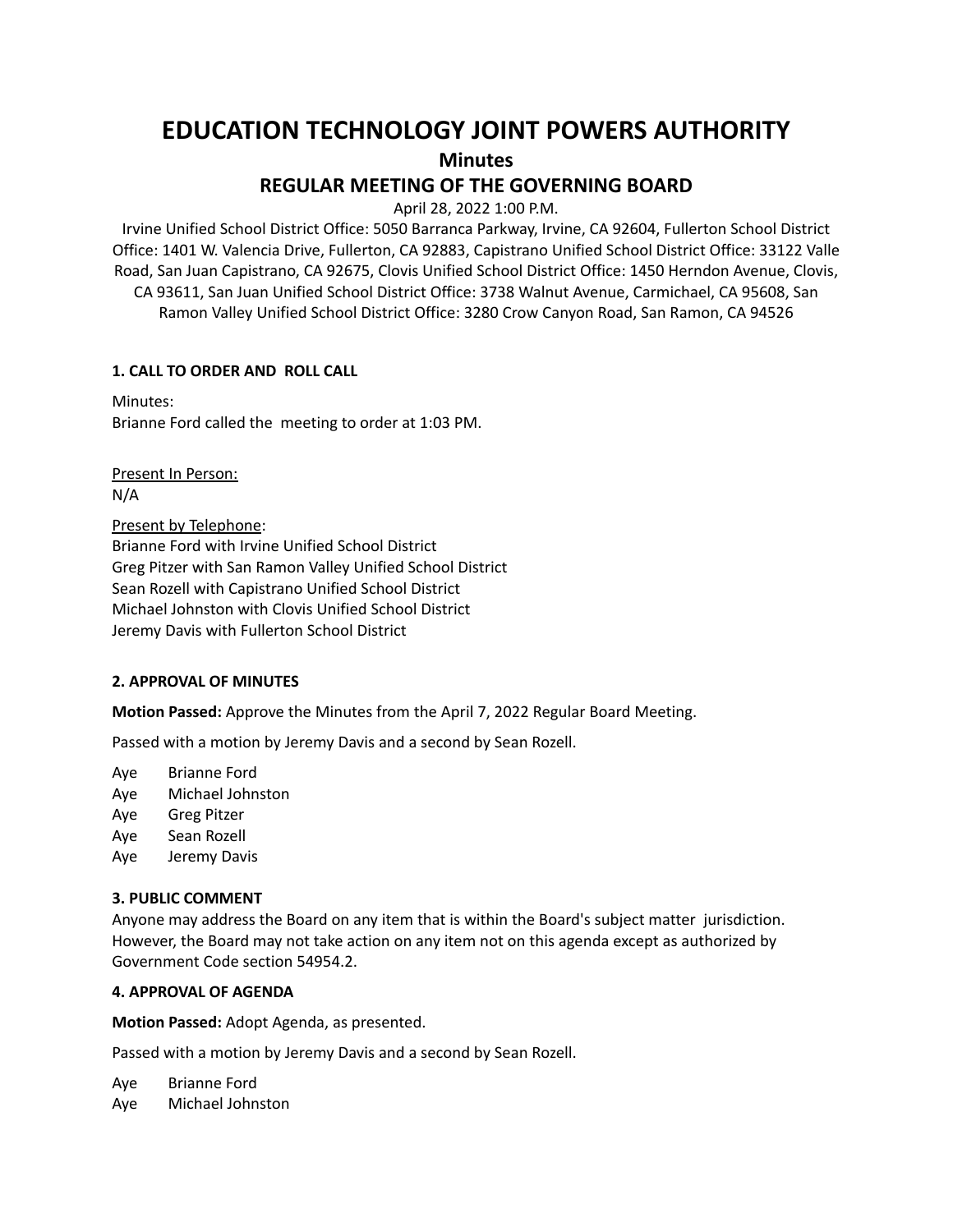Aye Greg Pitzer

Aye Sean Rozell

Aye Jeremy Davis

#### **5. ACCEPTANCE OF BOARD MEMBER AND STAFF REPORTS**

Minutes: Board members shared their district/counties' situations related to purchases and administrative matters.

#### **6. ACCEPTANCE OF TREASURER REPORT**

Minutes: Quarterly Report delays were discussed.

#### **7. ACCEPTANCE OF STANDING REPORTS**

**7.a.** Membership Minutes: Membership was discussed.

**7.b.** Communications Minutes: The member newsletter and survey were discussed.

**7.c.** Procurement Minutes: Current and Future RFPs were discussed.

**7.d.** Goals and Objectives Minutes: The Annual Goals Progress Report and budget projections were reviewed.

#### **8. ACCEPTANCE OF CONSENT AGENDA**

**8.a.** At this time an item may be removed from the consent calendar by the Board, staff, or community for discussion. Approve all items on the Consent Agenda.

**Motion Passed:** Approve all items on the Consent Agenda.

Passed with a motion by Jeremy Davis and a second by Sean Rozell.

- Aye Brianne Ford
- Aye Michael Johnston
- Aye Greg Pitzer
- Aye Sean Rozell
- Aye Jeremy Davis

#### **9. ITEMS REMOVED FROM CONSENT AGENDA**

**9.a.** Items Removed from Consent Agenda: None.

#### **10. ITEMS OF BUSINESS (ACTION)**

**10.a.** Submission of the 2020-21 Annual Financial Audit of the Education Technology Joint Powers Authority

**Motion Passed:** Receive and file the audit of the 2020-21 financial records of the Education Technology Joint Powers Authority.